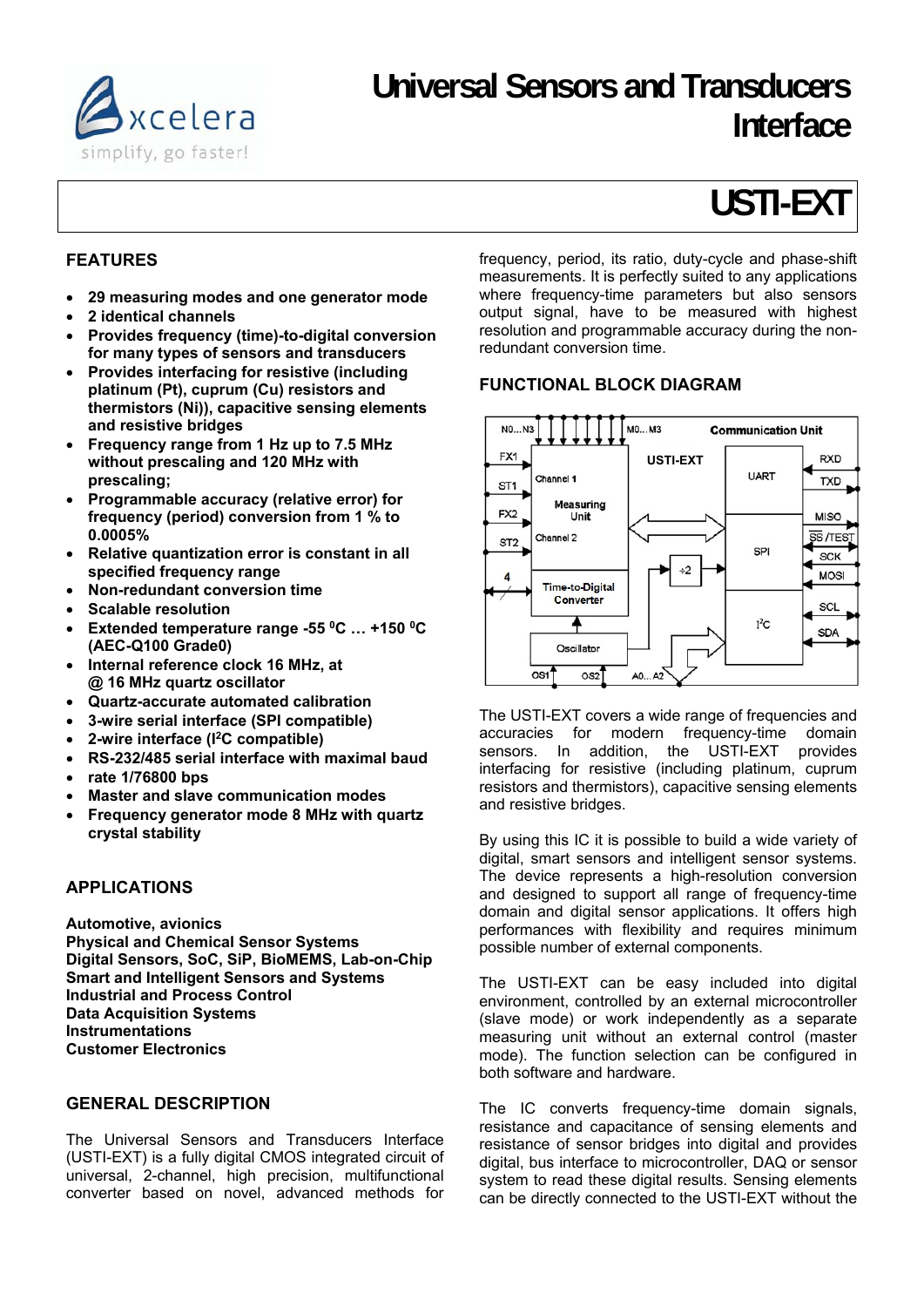need for extra electronics. Only a single reference element, of the same kind as the sensor, is required.

The USTI-EXT has 29 measuring and one generating modes. The measuring mode can be hardwareselected by using four selection external pins M0-M2 and the relative error by using four selection pins N0- N2 (RS232 master communication mode). The mode and accuracy can be also selected by using any of three possible interfaces (slave communication mode). A communication interface type (RS232, SPI or I**<sup>2</sup>**C) can be automatically selected according to the circuit connection.

#### **MEASURING MODES**

- Frequency,  $f_x$  1 Hz 7.5 MHz directly and up to 120 MHz with prescaling
- Period, *Tx1* 150 ns 20 s
- Phase shift,  $\varphi_x$  0 360<sup>0</sup> at  $f_{xmax}$  = 500 kHz at 50 % duty-cycle
- Time interval between start and stop-pulse, *<sup>x</sup>*  $2 \text{ us} - 250 \text{ s}$
- Duty-cycle, D.C.  $0 1$  at  $f_{xmax} \le 500$  kHz
- Duty-off factor,  $Q 10^{-8} 8.10^{6}$  at  $f_{xmax} \le 500$  kHz
- Frequency difference,  $f_{x1} f_{x2}$  with sign recognition,  $0 - 7.5$  MHz
- Period difference,  $T_{x1} T_{x2}$  with sign recognition,  $0 - 20 s$
- Frequency ratio,  $f_{x1}/f_{x2}$ 7  $\cdot$ 10<sup>-9</sup> 1.4  $\cdot$  10<sup>8</sup>
- Period ratio,  $T_{x1}/T_{x2}$  7.5  $\cdot$  10<sup>-9</sup> 1.33  $\cdot$  10<sup>8</sup>
- Rotation speed,  $n_x = (f_x \cdot 60)/Z$ , where *Z* is the number of encoder teeth
- Pulse width,  $t_p$  2  $\mu$ s 250 s
- Space interval,  $t_s$  2  $\mu$ s 250 s
- Pulse number (events) counting,  $N_x$ 0 4:10<sup>9</sup> Frequency deviation absolute D**A1,** 0-7.5 MHz
- Frequency deviation relative D**R1,** 0-100 %
- Resistance,  $R_x$  12  $\Omega$  to 10 M $\Omega$  with average relative error  $\pm 0.6$  % and  $\pm 0.01$  % error at splitting of the range into sub ranges
- Capacitance,  $C_x$  60 pF to 100  $\mu$ F with average relative error  $+0.045$  % and  $+0.9$  % the worst case relative error
- Resistive bridges, Bx must not include any internal components other than 4 arms forming a bridge

NOTE: The USTI-EXT can also work with any voltage and current output sensors. It this case, any voltage– to-frequency converter (VFC) can be used. The accuracy of such system will be determined by sensor accuracy as well as by VFC accuracy.

#### **ACCURACY**

The USTI-EXT has programmable relative error from 1 to 0.0005 % in all specified range of frequencies for frequency and period measurements. This error is constant and does not depend on the measuring frequencies in all frequency ranges. The USTI-EXT has non-redundant conversion time. The higher conversion accuracy needs longer conversion time. However, it is non-redundant for any selected accuracy and frequency. For time interval, phase shift, pulse width and space measurements the relative error is determined mainly by measurand and can be calculated according to the following equation:

$$
\delta_q = \frac{1}{16 \cdot 10^6 \cdot t_x} \times 100\%,
$$

where *tx* is the appropriate measuring value of *tp, ts* or *<sup>x</sup>* depending on the mode.

#### **COMMUNICATION MODES**

The USTI-EXT can work as an independent measuring unit (master mode), controlled by any external microcontroller (or embedded into a sensor), DAQ board or PC (slave mode). In the master mode, the conversion accuracy and measurement mode should be selected by external switches. In this mode the USTI-EXT works only through the RS232 interface in a unidirectional mode. In the slave mode (with an external microcontroller), all measuring modes and programmed accuracy can be set up by a data bus or through communication I/O ports of master microcontroller. This allows us use the USTI-EXT as a simple peripheral circuit for a microcontroller. A bidirectional data exchange is possible with any of three interfaces RS232, SPI or I**<sup>2</sup>**C. The USTI-EXT works as a standard element in different systems with I **<sup>2</sup>**C bus architecture, or can be controlled through the RS232 or SPI interfaces. The choice of interface can be performed automatically depend on the circuit connections.

The selection of communication interface is performed automatically based on the state of IS1 and IS2 inputs at the power switch on:

| IS1 | IS <sub>2</sub> | Communication Interface |
|-----|-----------------|-------------------------|
|     |                 | <b>SPI slave</b>        |
|     |                 | I <sub>2</sub> C slave  |
|     |                 | RS232 master            |
|     |                 | RS232 slave             |

#### **CHARACTERISTICS**

- Single power supply,  $V: 4.5 5.5$
- External reference frequency, MHz: 16
- Internal reference frequency, MHz: 16
- Conversion time, s: 6.25 ms to 12.5 ms
- Supply current (at 20 MHz, 4.5V, 25 ºC), mA: < 12
- Operating temperature range -55 ºC to +150 ºC

#### **PIN-OUT AND HOUSING**

The USTI-EXT is available in 32-lead 7 x 7 mm Body Size, 1.0 mm Body Thickness, 0.8 mm Lead Pitch